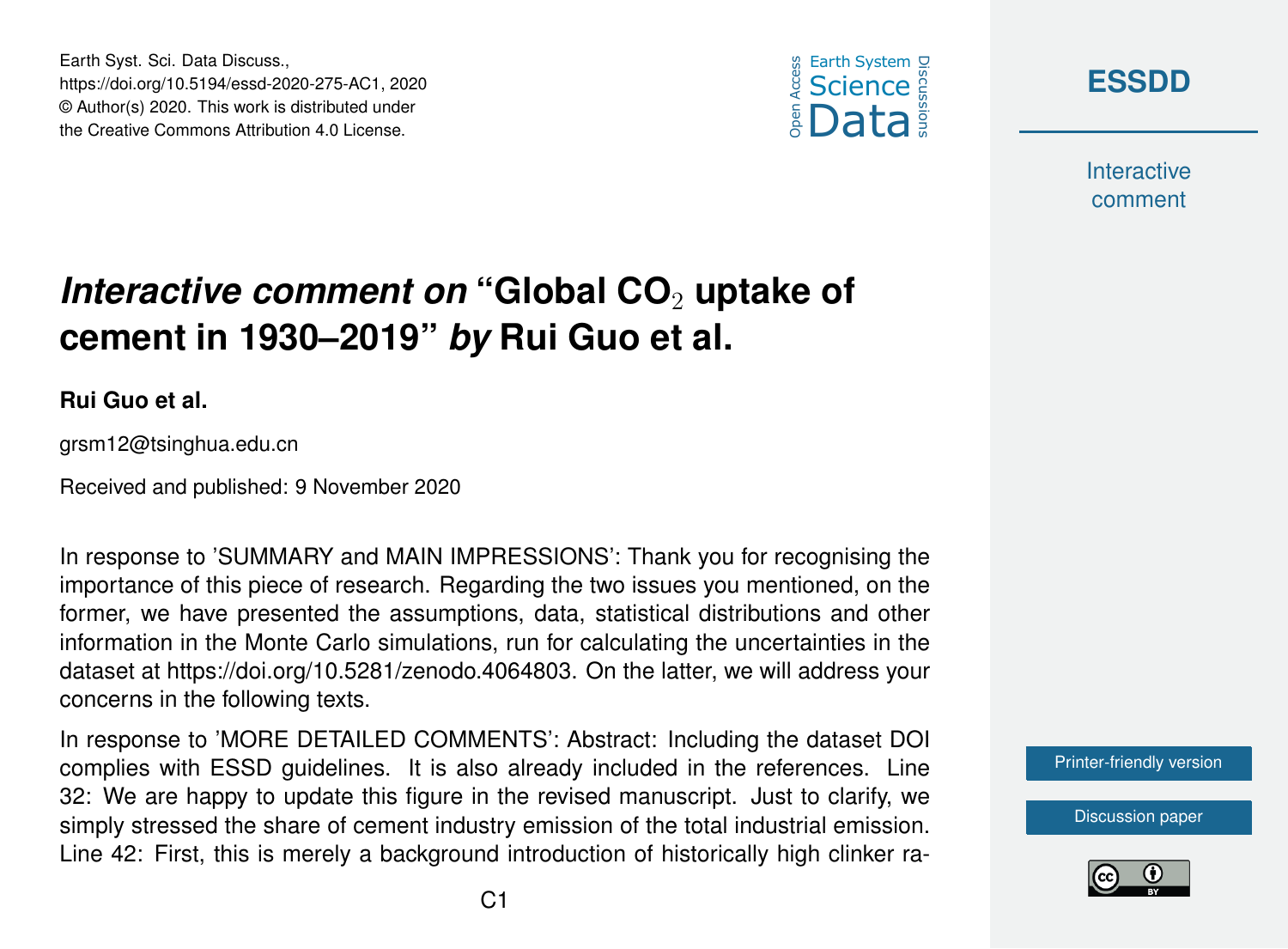tios hence emission factors. As part of this work, we explicitly estimated the process emission based on the newest available data. Secondly, the GNR project is known to skew the clinker ratios to the lower end because of its limited coverage. Instead, we used databases of higher resolution and accuracy. Line 42: You are talking about the maximum amount of CO2 that can be absorbed for Portland cement (mainly CEM I).In the manuscript, we referred to two important papers discussing the historically high emission factors of around 0.5 t CO2/t cement. Line 45 (1), (2): Thank you for your advice here. We are aware that the actual carbonation mechanisms are more complicated than outlined in the manuscript, and will change the wording to something like 'the main mechanism' or simply add more equations. Nevertheless, the fact that the amount of CO2 that can be taken up depends on the Ca content (active) won't change. Line 49: We don't think what you argued here is in contradiction to what we stated in the manuscript. The '...multi-giga-tonne potential of CO2 abatement...' is partly owing to the low content of clinker due to high mixing. Line 50: We agree with you here. We should have and will stress that reducing clinker ratio is the key to lower the PROCESS emission level. Line 59: As I mentioned above (Line 42), we think the coverage of the GNR project is quite limited hence not representative of the reality. Line 61: This sounds like a good idea. We will add the relevant information in the revised manuscript. Line 140: We considered this parameter and its range explicitly in the Monte Carlo simulations. In the literature you referred to here, this ratio is however fixed at 65%. Line 147: When we say 'fully carbonated', we mean carbonated considering the degree carbonation e.g. clinker content, active CaO content etc.. 'Fully' here simply suggests that we don't tend to complicate our global-scale model by considering the dynamic evolution of carbonation, like partly-carbonated zone etc. However, we realise that 'fully' is a confusing term and will change the wording accordingly in the revised manuscript. Line 187: Although an assumption, here we applied the uniform distribution between a and b in terms of particle sizes not their carbonation behaviour. Line 395: Can you clarify your question here? As we understand it, the literature you referred to is only concerning Spain using a Tier 1 approach. Line 398: Yes. We will add the dataset at

### **[ESSDD](https://essd.copernicus.org/preprints/)**

**Interactive** comment

[Printer-friendly version](https://essd.copernicus.org/preprints/essd-2020-275/essd-2020-275-AC1-print.pdf)

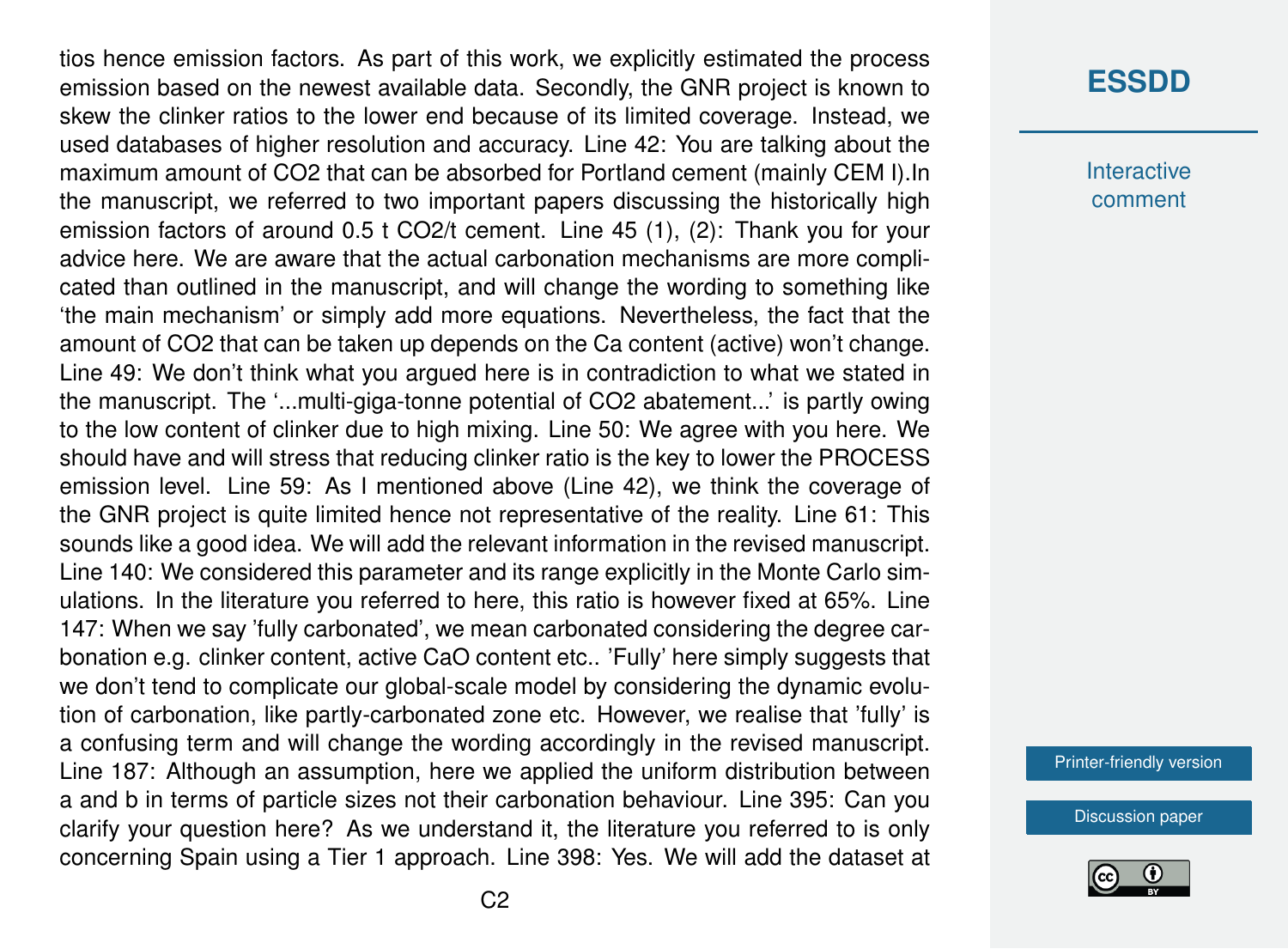https://doi.org/10.5281/zenodo.4064803 as the reference as the ratios are listed there. Line 410: Sure. However, since we are only comparing the overlapping 1930-2017 (cumulative) and 2017 (yearly) process emission, either literature would suffice. Line 416: We could but we doing so seems redundant to me the reasoning being we have laid out the differences in the model in line 56,72,367 and 476 between these two studies. The results hence differ accordingly. Therefore, a discussion in this respect would only be comparing numbers with little insights, given the statistical nature of the estimation method. Line 417: We decided not to publish the code at this stage. The uncertainties are estimated using Monte Carlo methods with all the variables, ranges and distributions considered listed in the 'SI table-Variables considered in the uptake uncertainty analysis'. Line 429: This is provided in SI data 9 and SI data 14 tab in 'Input model parameters of cement carbon emission and uptake'. Line 240: Which line are you referring to? Line 440: Noted. They are clearly labelled in the schematics though. Line 447: This is addressed above (Line 395). Line 467: We decided not to publish the code at this stage. Line 474: This seems reasonable, we will do so in the revised manuscript. Line 475: We haven't seen other literature reporting such an index using different models (methods) at global scale. Line 477: Initially we intended to make such a comparison schematically, however, we don't have access to the yearly uptake data as reported in Xi et al. 2016 any more. Line 479: Can you explain the reason? Line 480: It is a good point to include the uncertainties in the conclusion sector, maybe the cumulative results only, given they were already explicitly stated in the preceding sections (Results) and in the SI tables. However, in our opinion, the Conclusion section mainly serve as a summary to catch the trends found in this study. Line 484: this is a proposal for ways to increase the accuracy and reliability of the estimates. Mass spectroscopy and nuclear magnetic resonance, among other experimental methods are useful in determining the conversion factor experimentally.

In response to 'RECOMMENDATION': We believe that the manuscript, together with the dataset provided at https://doi.org/10.5281/zenodo.4064803, is self-contained. We will work on the necessary data update and wording issues the Reviewer pointed out.

# **[ESSDD](https://essd.copernicus.org/preprints/)**

**Interactive** comment

[Printer-friendly version](https://essd.copernicus.org/preprints/essd-2020-275/essd-2020-275-AC1-print.pdf)